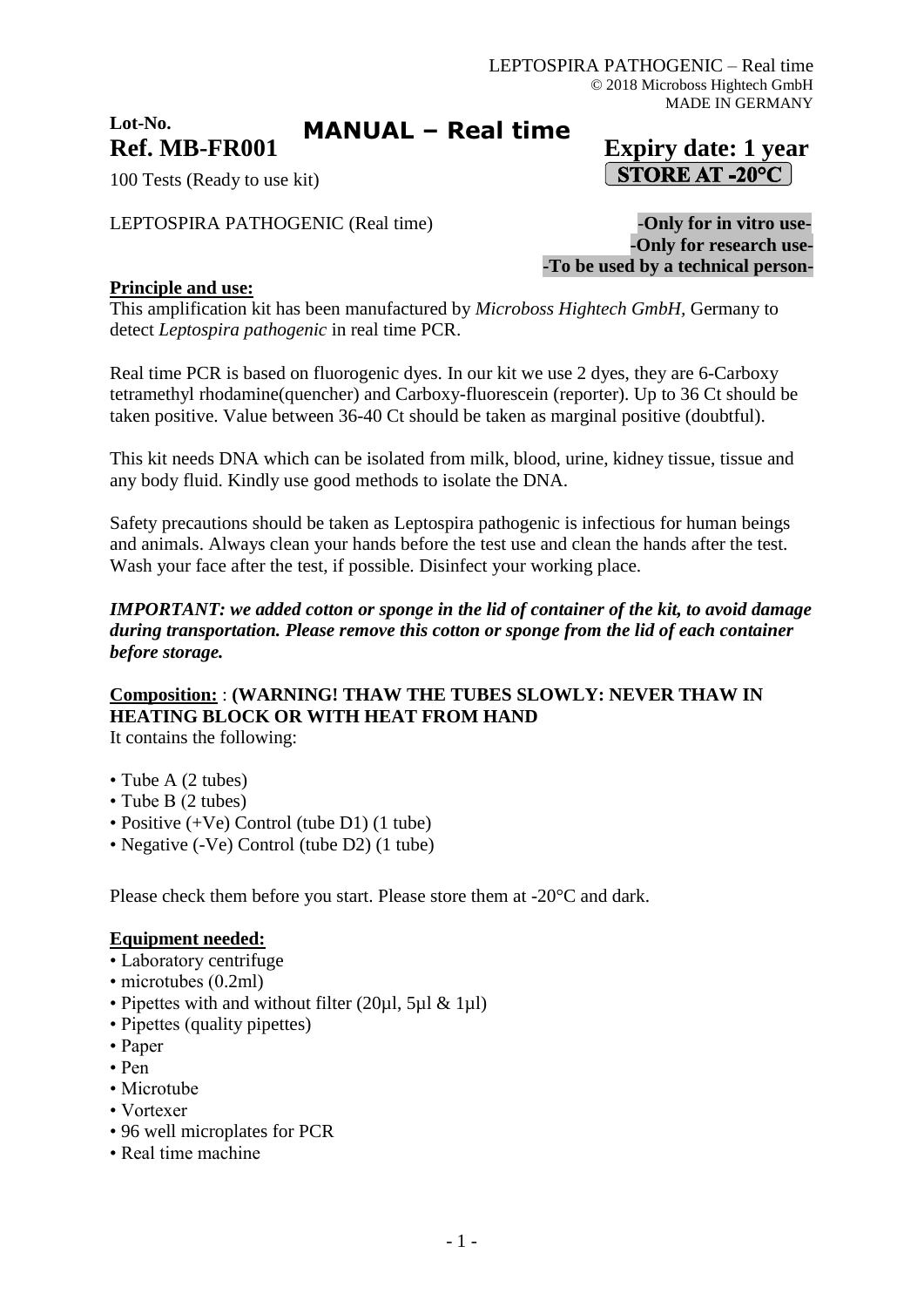# **Procedure:**

After your DNA isolation is completed. (Kindly use good quality isolation method). Please go to PCR step

# **STEP A**

1. Kindly thaw **one tube** each: A, B, D1 and D2. After thawing, kindly put the tubes on 4°C (as it is better). If not in use, store at -20°C. Kindly keep tubes away from sunlight.

2. Mark your microtubes with a sample number and with +Ve Control and –Ve Control.



3. Add 8µl of tube A to each tube. One can also use 96 microwell plate.



**Your Probe** 

4. Add 10µl of B to each microtube. Avoid to touch the wall of the microtubes.



**TIP: you can mix 8µl of A + 10µl of B together in one tube (it will be a total volume of 180µl for 10 reactions i.e. 80µl of A + 100µl of B). From this one can take 18µl and distribute in each tube. In this way one can save the hardware and time.**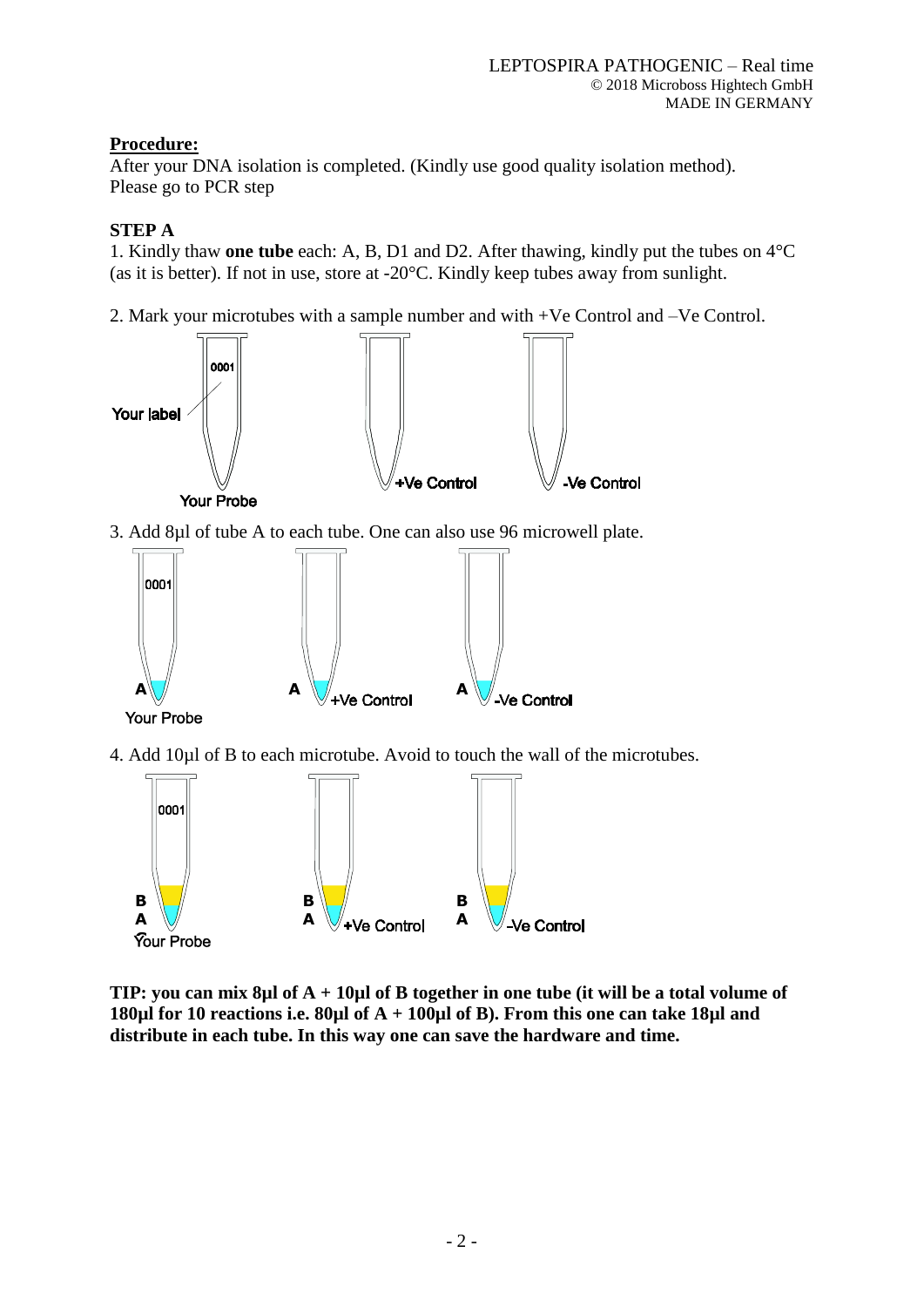5. Add 2µl of your DNA template (DNA isolated from samples) with pipette tip with filter to each microtube according to your label except +Ve and –Ve (Avoid touching the wall). **Use everytime a new pipette tip** (for each sample)! Mix it.



6. Use new pipette tip with filter. Add  $2\mu$ l of +Ve (tube D1) to +Ve Control (avoid to touch the wall). Use a new pipette tip. Mix it.



7. Use a new pipette tip. Add 2µl of –Ve (D2) to –Ve Control (don't touch the wall). Mix it.



8. Centrifuge all tubes for 20 sec. for 8000 rpm (this is not necessary but it is better). Run PCR now.

9. Run the program of your thermocycler as followings:

Kindly check whether you have added everything correctly as the level of the volume of each microtube must be almost the same.



**You must use quencher and reporter dye to setup your software (see FAQ) and run the following program:**